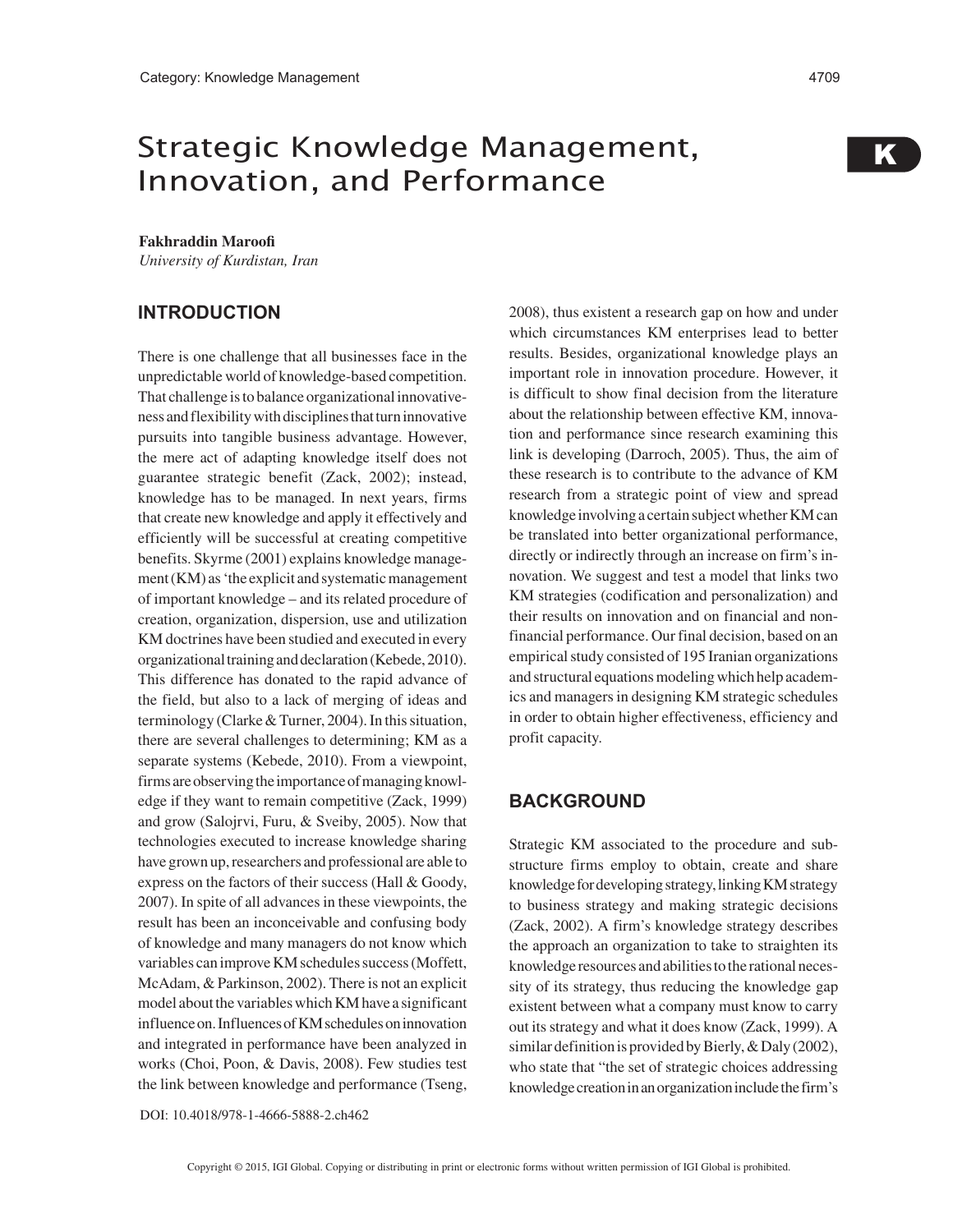KM strategy, which furnishes the firm with guidelines for creating competitive benefit." Both definitions are considerate the convenience of explicitly managing knowledge with an explicit knowledge strategy. Firms must take a global and firm vision when managing its knowledge and selecting KM tools to be executed. An essential element is the balance firms should observe between examination and utilization (March, 1991), i.e. between the creation, finding, reutilize or a focus on efficiency in knowledge resource management. Bierly and Chakrabarti (1996) concluded that more forceful knowledge strategies, highlight by more innovative firms, cause higher financial performance. In a similar way, Zack (1999) suggested two directions: resisting change vs. forceful. Hansen, Nohria, & Tierney, (1999) symbolism of knowledge strategies differentiates between personalization and codification of knowledge. This classification is based on the distinction between tacit and explicit knowledge, and the distinct use of IT (Martini & Pellegrini, 2005). In the codification strategy knowledge is extracted from the person who developed it, made independent of that person, and reutilized for various purposes, while the personalization strategy focuses on conversation between individuals **(**Table 1**).**

This research focuses on the KM strategies symbolism by Hansen et al. (1999) because, first, their work is well-known and accepted in the field of KM, and has been used for other studies. Second, it includes prior significant classifications (examination vs. Utilization by March (1991) or human direction vs. system direction by Choi and Lee, (2003)) and relates to the distinction between tacit and explicit knowledge (Davenport & Vlpel, 2001). Third, the ideas of personalization and codification of knowledge are understood by academics and professional. However, Hansen, Nohria, & Tierney, (1999) classification has also been disapproved due to its inconsistency of unite codification and personalization (fixed in the middle), stating that companies who attempt to excel at both strategies risk failing at both. The embedded the middle situation is an example of the focused viewpoint in KM strategy (Choi & Lee, 2002, 2003). Choi, Poon, & Davis, (2008) find that strategies directed to explicit knowledge (systems or codification) or to tacit knowledge (human or personalization) are non-complementary with regards to organizational performance, thus supporting Hansen, Nohria, & Tierney, (1999) idea about the danger of being fixed in the middle. Our research is based on the classification by Hansen, Nohria, & Tierney, (1999) and on the focused viewpoint suggested by those authors and empirically tested in Choi, Poon, & Davis, (2008) regarding the non-complementary of codification and personalization.

|                               | <b>Codification</b>                                                                                                              | <b>Personalization</b>                                                                                                                          |
|-------------------------------|----------------------------------------------------------------------------------------------------------------------------------|-------------------------------------------------------------------------------------------------------------------------------------------------|
| Economic motivation           | Knowledge reutilize                                                                                                              | New explanations and knowledge development                                                                                                      |
| Knowledge managed             | Explicit                                                                                                                         | Tacit                                                                                                                                           |
| Focus                         | Person-to documents                                                                                                              | Person-to-person                                                                                                                                |
| Use of IT                     | IT investment: connecting people and reusable knowledge                                                                          | Simplify IT investment promote dialogue and<br>tacit knowledge sharing                                                                          |
| Main tools                    | Decision support systems<br>Document repositories Knowledge maps Workflow                                                        | Mentoring groups Video conferencing, E-mail<br>Discussion forum                                                                                 |
| Human resources<br>Management | E-learning, Rewarding the use<br>of and contribution to databases                                                                | Mentoring Rewarding<br>knowledge sharing with others                                                                                            |
| Advantages                    | Economies of scale Time savings<br>No need of reinventing the<br>Wheel Quicker and wider access and distribution of<br>knowledge | Flexible and adaptable<br>Knowledge Improvements in<br>task quality Improvements in<br>clients image Management of<br>un -codificable knowledge |
| Disadvantages                 | High cost Codified knowledge loses richness                                                                                      | Unwillingness to share<br>Inappropriate culture                                                                                                 |

*Table 1. Codification and personalization KM strategies* 

Source: Hansen et al. (1999), Alvesson and Karreman (2001), Hansen and Haas (2001), and Inuzuka and Nakamori (2004).